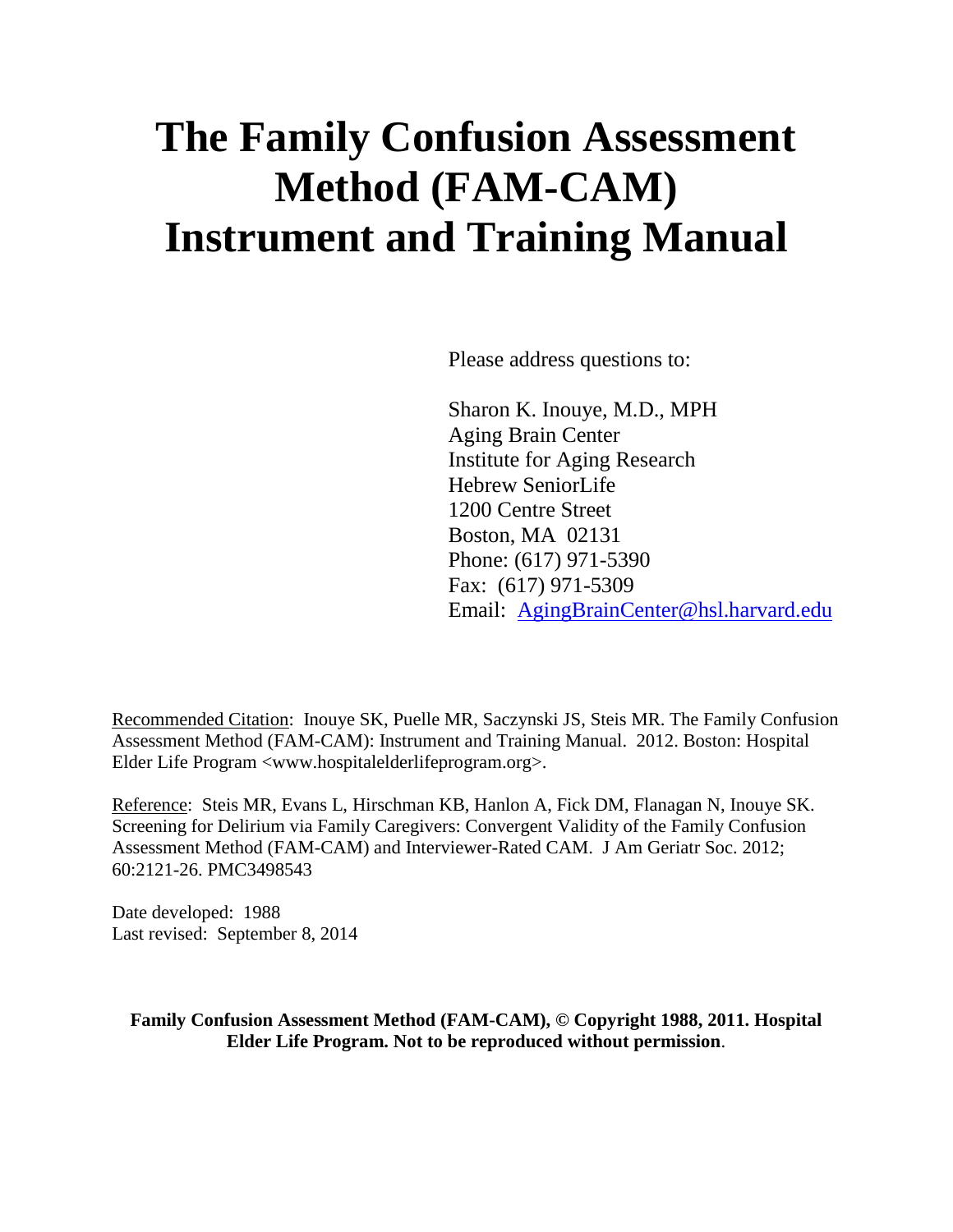# **Table of Contents**

### Page

| <b>Research and Clinical Staff Section</b>                  |  |
|-------------------------------------------------------------|--|
| Recommended Training Procedure (Research & Clinical Staff)3 |  |
|                                                             |  |
|                                                             |  |
|                                                             |  |
| <b>Caregiver Section</b>                                    |  |
|                                                             |  |
|                                                             |  |
|                                                             |  |
|                                                             |  |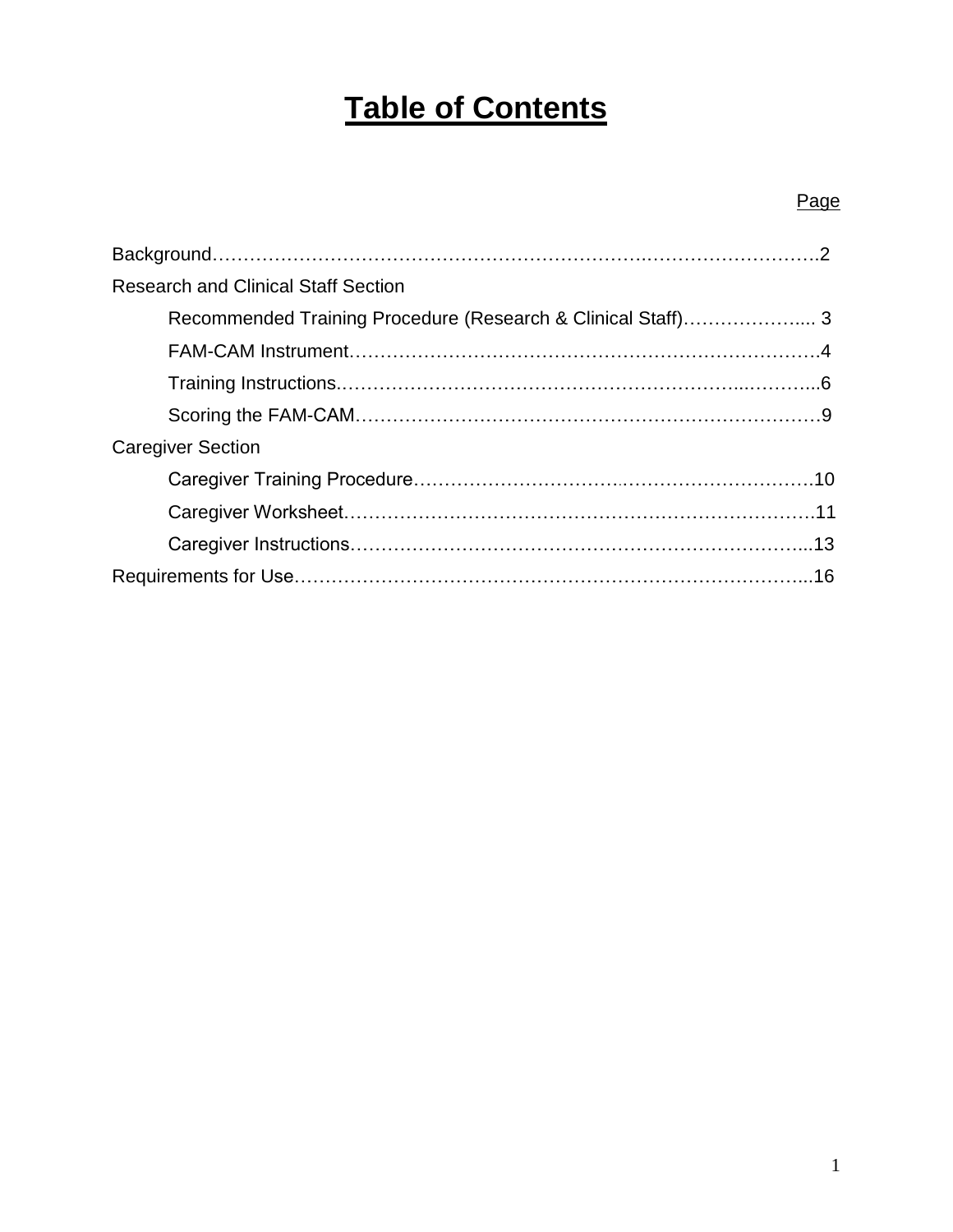# **BACKGROUND**

Delirium (acute confusional state) is a common, serious, and potentially preventable source of morbidity and mortality for older hospitalized patients. Delirium has assumed particular importance because patients over 65 years currently account for more than 48% of all days of hospital care. Currently, delirium occurs in 25-60% of older hospitalized patients, with associated mortality rates of 25-33%. Based on 1994 U.S. vital health statistics, each year delirium complicates hospital stays for over 2.3 million older persons, involving over 17.5 million inpatient days, and accounting for over 8 billion dollars of Medicare expenditures each year. Substantial additional costs accrue following hospital discharge because of the increased need for institutionalization, rehabilitation, and home care.

The Confusion Assessment Method (CAM) was originally developed in 1988, to improve the identification and recognition of delirium. The CAM was intended to provide a new standardized method to enable non-psychiatrically trained clinicians to identify delirium quickly and accurately in both clinical and research settings. Since its development, the CAM has become widely used because of its sensitivity and ease of use. When validated against the reference standard ratings of geriatric psychiatrists based on comprehensive psychiatric assessment, the CAM had a sensitivity of 94-100%, specificity of 90-95%, and high inter-observer reliability in the original study of 56 patients (*Inouye, 1990*). More recently this work has been extended (*Wei, 2008*), and in 7 high-quality validation studies on over 1,000 subjects, the CAM had a sensitivity of 94% (95% CI 91-97%) and specificity of 89% (95% CI 85-94%).

Most delirium assessments, including the CAM, rely on in-person, potentially time-intensive bedside assessments by clinically trained staff. The Family-CAM (FAM-CAM) was originally developed in 1988, based on the CAM, to provide a method for informant-based assessment of delirium to determine study eligibility for a largescale prospective cohort. The FAM-CAM may be administered to a caregiver either in person, on the telephone, or electronically, and allows for delirium assessment across a wide range of settings. The FAM-CAM should NOT be used as an independent diagnostic instrument; it is designed to be used in conjunction with or confirmed by expert clinicians or trained delirium assessors using the CAM. A positive result on the FAM-CAM should be followed by further assessment of the patient, which includes cognitive testing and a formal delirium rating.

In a preliminary study, when validated against the CAM, the FAM-CAM had a sensitivity of 86% and a specificity of 98% in a study of 58 caregiver/care recipient dyads (*Steis 2012*). Future work is needed to further validate these results. We encourage such work in larger samples, against reference standard ratings for delirium.

The FAM-CAM may hold many potential applications in both clinical and research settings. The instrument may be useful to facilitate and educate caregivers to pick up acute changes in mental status, and the earliest signs of cognitive changes in frail or cognitively impaired older persons. The instrument may also allow extension to settings where delirium cannot be readily assessed by healthcare providers. The instrument can be useful to assess the presence of delirium at the time of admission to a clinical setting such as hospital, ICU, preor post-surgery, post-hospital discharge, or extended care settings.

This manual includes the FAM-CAM instrument as well as training and scoring instructions.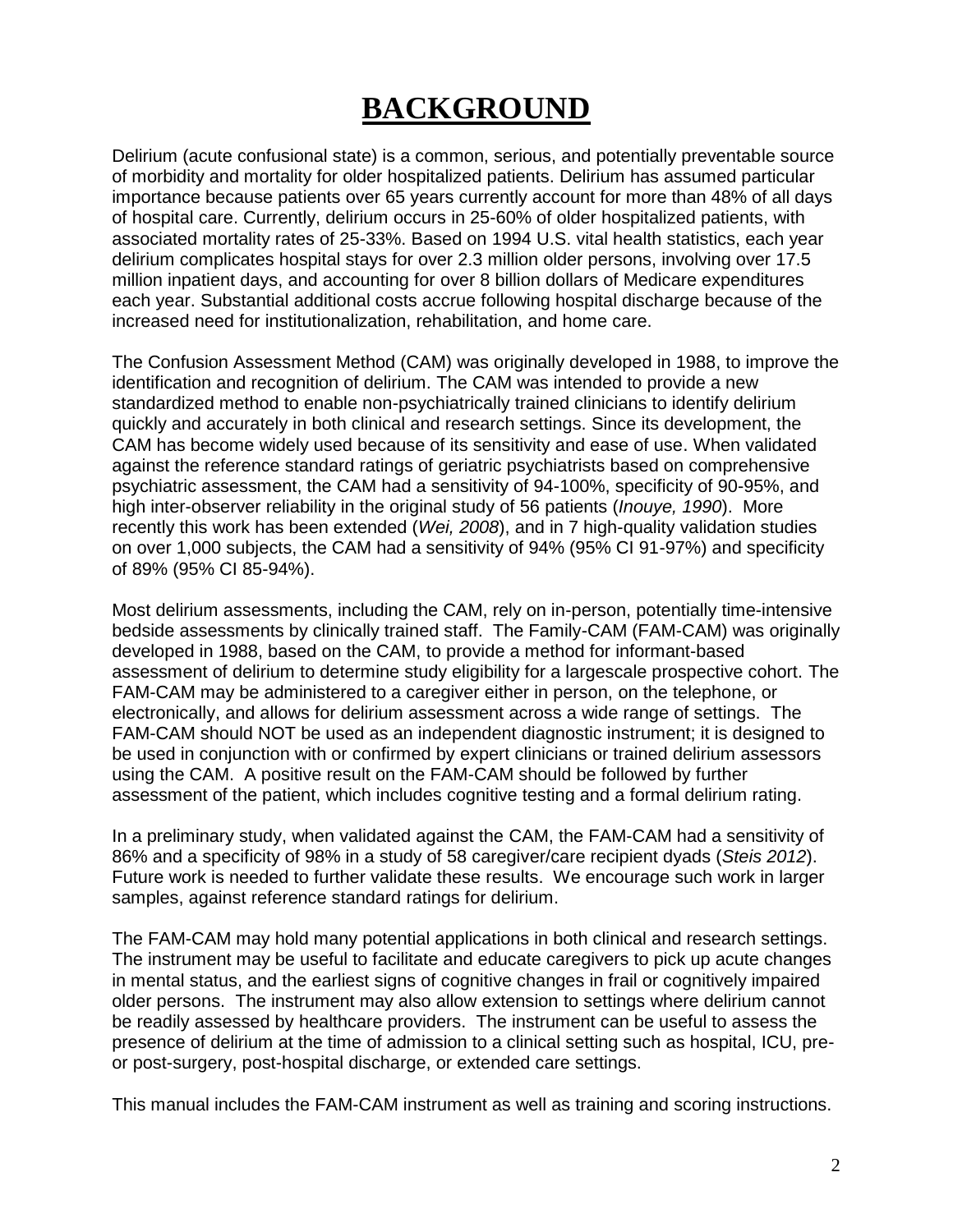### **Recommended Training Procedure Research and Clinical Staff**

We suggest that the staff become familiar with the Confusion Assessment Method before training themselves in the FAM-CAM. Information on the CAM can be found at the HELP website: <www.hospitalelderlifeprogram.org>. We recommend the following procedure to train clinicians and research staff on the use of the FAM-CAM.

- 1. Read this manual and review with either someone who is familiar with use of the FAM-CAM or with an expert delirium assessor, either a healthcare provider with expertise in delirium (e.g., geriatrics, psychiatry, neurology, neuropsychology), or trained delirium assessor.
- 2. With observation by the expert assessor, conduct pilot interviews with caregivers/informants for delirious and non-delirious patients. Discuss ratings and cover any elements where discrepancies in ratings occurred between expert rater and trainee.
- 3. For research purposes: To assure reliability of assessments if more than one interviewer will utilize the FAM-CAM, trained interviewers should interview caregivers/informants in pairs and assess their inter-rater reliability. Ratings should be compared after completion, and any discrepancies in ratings discussed and resolved. To be considered fully standardized, a minimum of 5 delirious and 5 non-delirious patients should be rated (the raters must be blinded to the true delirium status of the patient).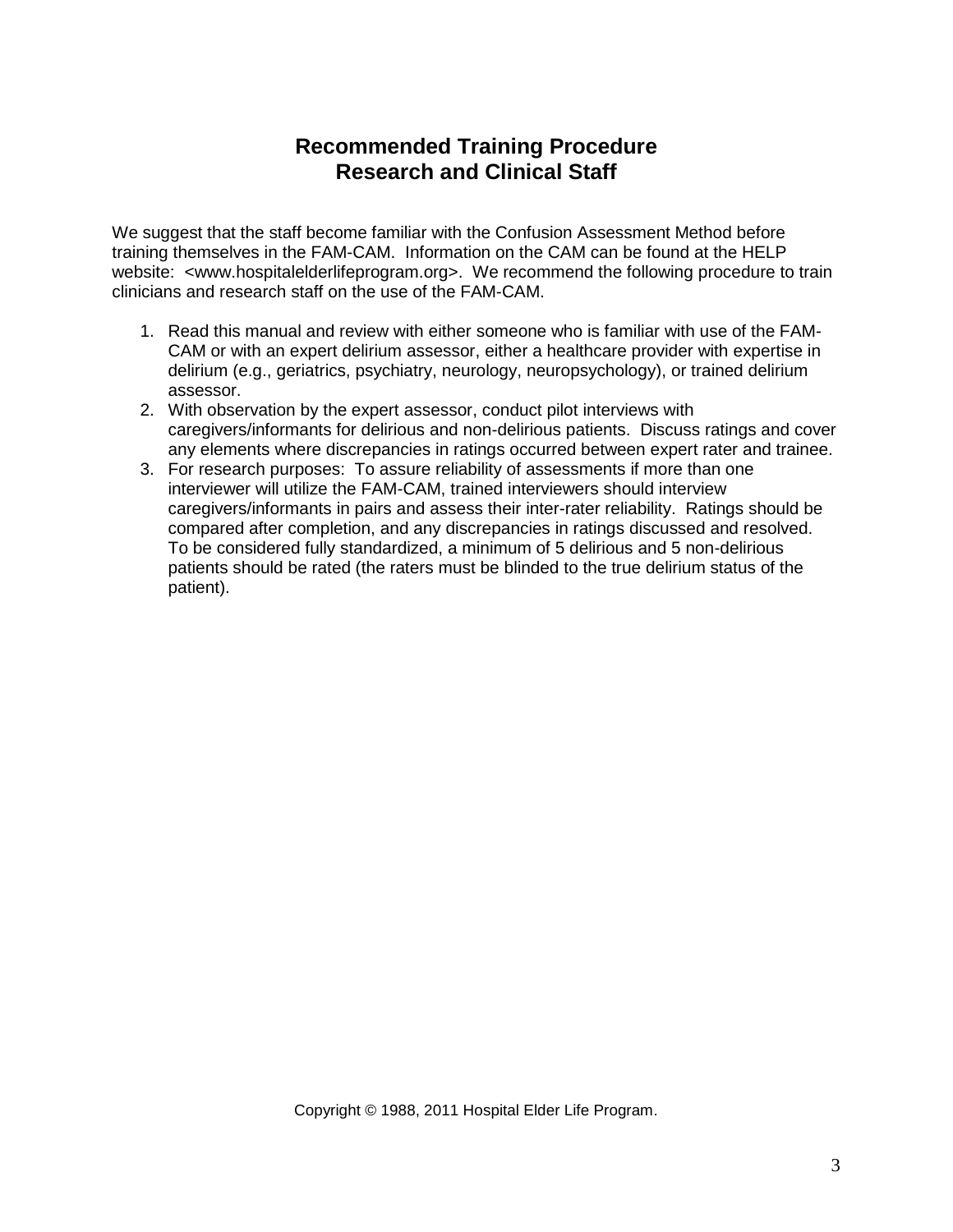# **Family Confusion Assessment Method (FAM-CAM)**

**For Research and Clinical Staff**

### **Evaluator:**

### Caregiver/Informant: Date:

### **Patient: Time:**

[Screening for an appropriate caregiver is recommended: See Instructions]

### **Circle the answer to each question**

These questions are intended to identify changes to [family member's name] thinking, concentration, and alertness during recent days. Please stop me at any time if you do not understand the questions.

| 1. I'd like you to think about the past [month/week/day]*.<br>During this [month/week/day]*, have you noticed any<br>changes in his/her thinking or concentration, such as<br>being less attentive, appearing confused or disoriented<br>(not knowing where he/she was), behaving<br>inappropriately, or being extremely sleepy all day? | Yes | <b>No</b> | Don't<br>Know |
|------------------------------------------------------------------------------------------------------------------------------------------------------------------------------------------------------------------------------------------------------------------------------------------------------------------------------------------|-----|-----------|---------------|
| Adjust time frame as appropriate for your purposes                                                                                                                                                                                                                                                                                       |     |           |               |
| 2. Did he/she have difficulty focusing attention, for<br>example, being easily distracted or having trouble<br>keeping track of what you were saying at any time?                                                                                                                                                                        | Yes | <b>No</b> | Don't<br>Know |
| 3. Was his/her speech disorganized, incoherent, rambling,<br>unclear, or illogical at any time?                                                                                                                                                                                                                                          | Yes | <b>No</b> | Don't<br>Know |
| 4. Did he/she seem excessively drowsy or sleepy during<br>the daytime at any time?                                                                                                                                                                                                                                                       | Yes | <b>No</b> | Don't<br>Know |
| 5. Was he/she disoriented, for example, thinking he/she<br>was somewhere other than where he/she was, or<br>misjudging the time of day at any time?                                                                                                                                                                                      | Yes | <b>No</b> | Don't<br>Know |
| 6. Did he/she seem to see or hear things which weren't<br>actually present, or seem to mistake what he/she saw<br>or heard for something else at any time?                                                                                                                                                                               | Yes | <b>No</b> | Don't<br>Know |
| 7. Did he/she behave inappropriately, such as wandering,<br>yelling out, or being combative or agitated at any time?                                                                                                                                                                                                                     | Yes | <b>No</b> | Don't<br>Know |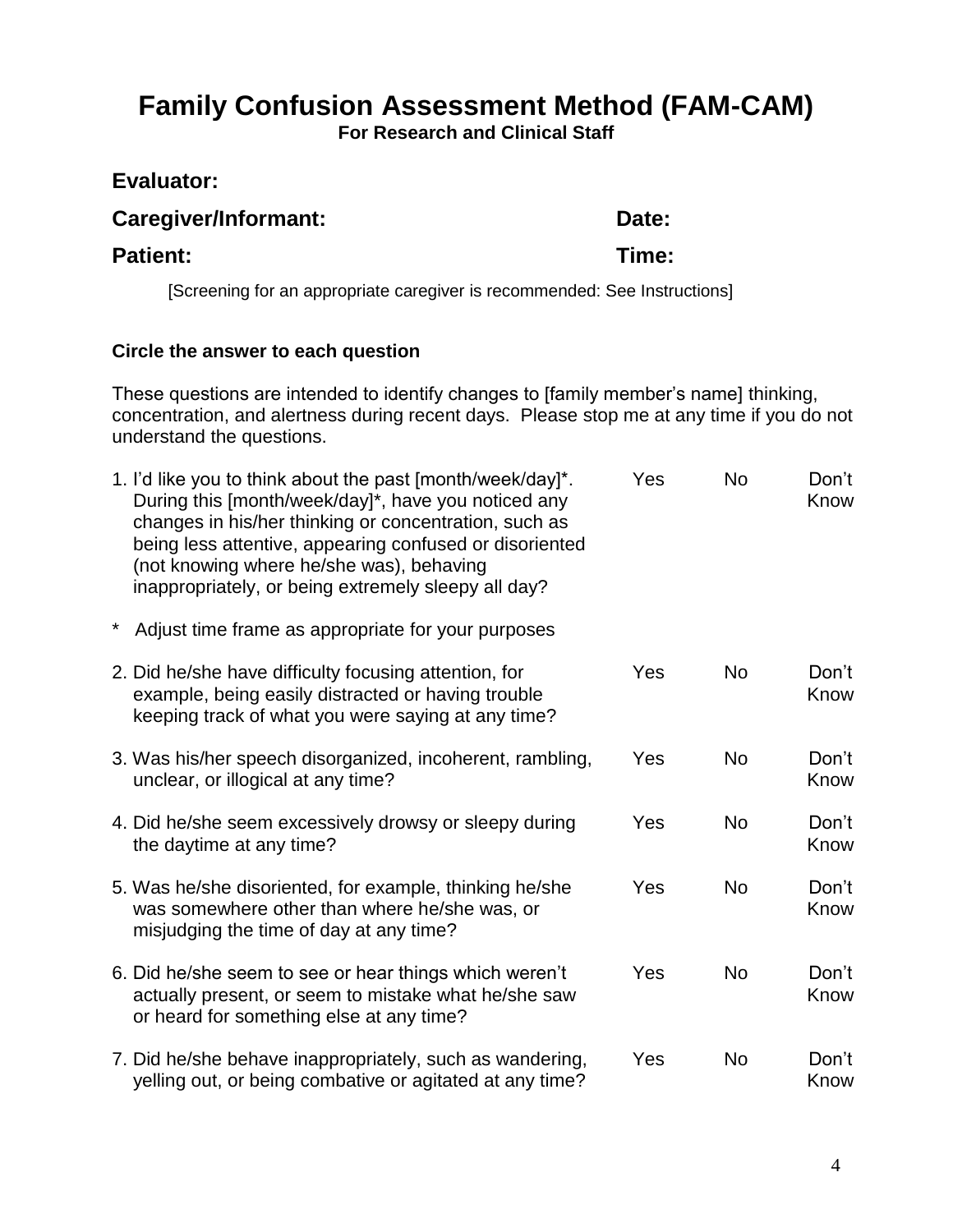8. Please tell us more about the changes you noticed in any of the behaviors in #1-7 above*. Record as much detail as possible*

| 9. Were any of the changes (#1-7) present all the<br>time, or did they come and go from day to day? | All the<br>time                                          | Come<br>and go |                      | Don't know    |
|-----------------------------------------------------------------------------------------------------|----------------------------------------------------------|----------------|----------------------|---------------|
| 10. When did these changes first begin? Would you<br>say they began:                                | Within the last week<br>Between 1 and up to 2 weeks ago  |                |                      |               |
|                                                                                                     | Between 2 and up to 4 weeks ago<br>More than 4 weeks ago |                |                      |               |
|                                                                                                     |                                                          |                |                      |               |
| 11. Overall, have these changes been getting better,<br>worse, or staying about the same?           | <b>Better</b>                                            | Worse          | About<br>the<br>Same | Don't<br>Know |

**© Copyright 1988, 2011. Hospital Elder Life Program. Not to be reproduced without permission**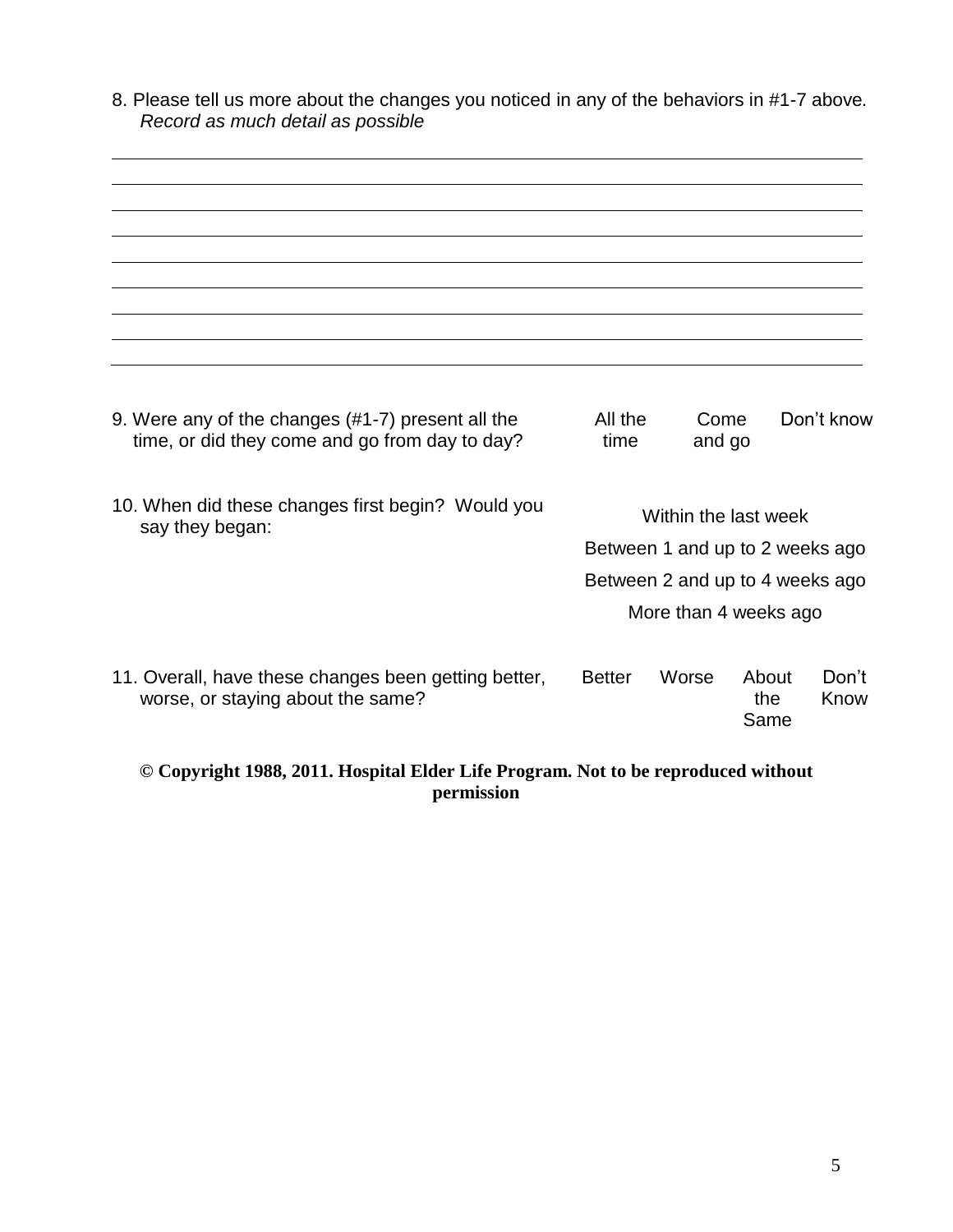### **Item-by-Item Training Instructions**

**General Guidelines:** The FAM-CAM is intended to evaluate for evidence of delirium based on observations from family members or caregivers. Throughout the interview, you may need to repeatedly clarify that you are asking about recent, new, or sudden changes ONLY—behavior that is part of a longstanding pattern should not be included as evidence of delirium. Delirium presents with an acute onset, over the course of hours to days.

**Choice of Caregiver to Interview**: An important aspect of this interview is to choose an appropriate caregiver who knows the patient well. A variety of screening methods are available. We recommend using the following hierarchy (in descending order): (1) lives with the patient: (2) sees the patient at least once a month (with regular phone contact in between) and knows patient well enough to report on his/her mental and physical abilities. If the proxy does not meet these criteria, then we seek another proxy-reporter. Although they are not formal components of the FAM-CAM, you may wish to collect information about the caregiver characteristics (e.g., demographics, relationship to patient, etc) and contact with patient (e.g., frequency) according to your needs.

These training instructions will provide item-by-item guidance for the FAM-CAM instrument

#### *1. Now, I'd like you to think about the past [month/week/day]. During this [month/week/day], have you noticed any changes in her/her thinking or concentration, such as being less attentive, appearing confused or disoriented (not knowing where he/she was), behaving inappropriately, or being extremely sleepy all day?*

This question is intended to identify the acute onset of symptoms. Remember to emphasize to the informant that this question asks about recent, acute changes. An acute change in mental status is defined as alteration in mental status (e.g., attention, orientation, cognition) that was new or worse, usually over hours or days. For example, if the informant reports that the patient is confused all the time but that behavior developed slowly and has been present over a long period of time, it would be coded as a 'no' for this question.

**Timeframe or Look-back Period for Caregiver**: The FAM-CAM can be adjusted to cover a varying time frame depending on the reasons for your assessment, or the needs of your study or clinical use. A one-month look-back is the maximum time-period recommended due to problems with recall of acute changes beyond this period. However, different timeframes can be chosen. For instance, when interviewing a caregiver in the hospital while the patient is admitted as an inpatient, it may make sense to ask about the last day or week. At a follow-up visit, you might ask about the past week or month. If you are doing serial FAM-CAM assessments, then you should record changes from the PREVIOUS assessment. Whichever time frame you inquire about should be clearly recorded.

#### **Questions 2-7**

General Instructions: Indicate only one response for each question. If informant indicates a yes to any question, let them know they will be asked for further information about that/those item(s) If the informant indicates they cannot remember, code DK (don't know), BUT first remind them "I know it may be hard to remember, I just want your best recollection" and wait a quiet moment for the respondent to offer a response.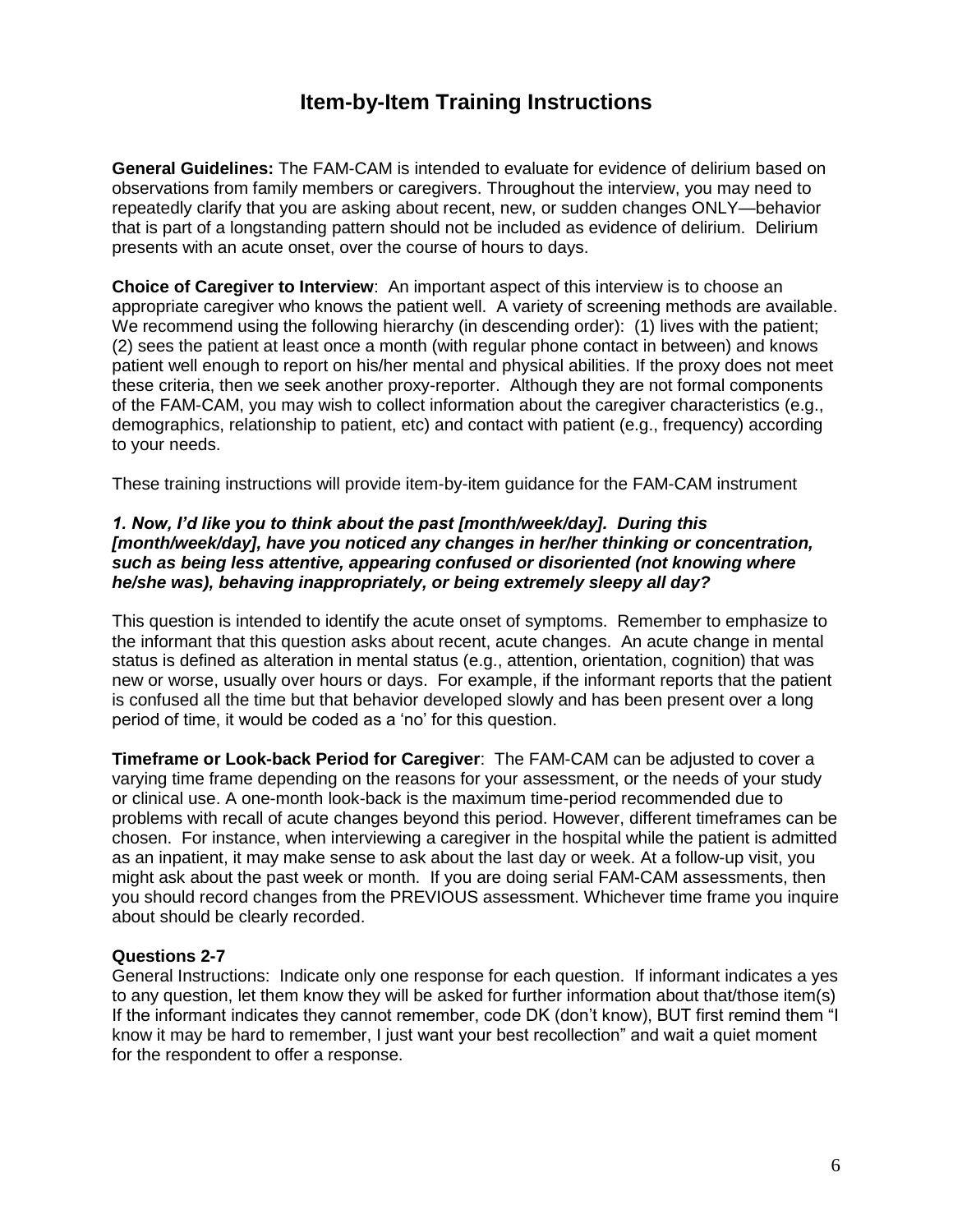### **2. Did he/she have difficulty focusing attention, for example, being easily distracted or having trouble keeping track of what you were saying at any time?**

This question looks for INATTENTION—that is, reduced ability to maintain attention to external stimuli and to appropriately shift attention to new external stimuli. The patient would seem unaware or out-of-touch with the environment (dazed, fixated, or darting attention). Questions to the patient may need to be repeated, and it may be difficult to establish back-and-forth communication.

For all these questions, the behavior must reflect a change from their usual or normal (baseline) state.

#### **3. Was his/her speech disorganized, incoherent, rambling, unclear, or illogical at any time? [Prompt: Did his/her speech relay thoughts that make sense?]**

This question is intended to determine whether the patient is making sense or not. Disorganization of thought as reflected in the content of the patient's speech must be present. and can include rambling or irrelevant conversation, words that do not make sense, an illogical flow of ideas, or unpredictable switching from subject to subject (very difficult to follow the patient's train of thought). Mumbling alone should not be scored as a positive response to this question. Prompt the caregiver to verify that this is a change from their usual or normal state.

### **4. Did he/she seem excessively drowsy or sleepy during the daytime at any time?**

Older persons may have more daytime drowsiness/sleepiness or take naps. To be scored positive on this item, the patient must demonstrate sleepiness that would be considered well outside the range of normal for this patient--the patient should be truly lethargic. Clarify that this sleepiness represents a change from their usual or normal state.

### **5. Was he/she disoriented, for example, thinking he/she was somewhere other than where he/she was, or misjudging the time of day at any time?**

Disorientation is defined as impaired ability to locate oneself in one's environment, in reference to time, place, or person. Common manifestations of disorientation include that the patient does not know where he/she is (thinking they are at home instead of hospital), thinks it is night during the day, or thinks you are someone else. Prompt the caregiver to verify that this is a change from their usual or normal state.

#### **6. Did he/she seem to see or hear things which weren't actually present, or seem to mistake what he/she saw or heard for something else at any time?**

This question is intended to assess for the presence of perceptual disturbances such as visual or auditory hallucinations, misinterpretations, and illusions. Illusions and misinterpretations arise from a false impression of an actual stimulus (for example, seeing a pile of laundry and thinking a person is sitting there). With hallucinations, there is no stimulus (such as a patient seeing his wife in the room when no one was there). Patients can also misinterpret sounds (or hear voices). Complex perceptual disturbances, such as dream-like states or paranoid delusional interpretations should also be recorded here. Prompt the caregiver to verify that this is a change from their usual or normal state.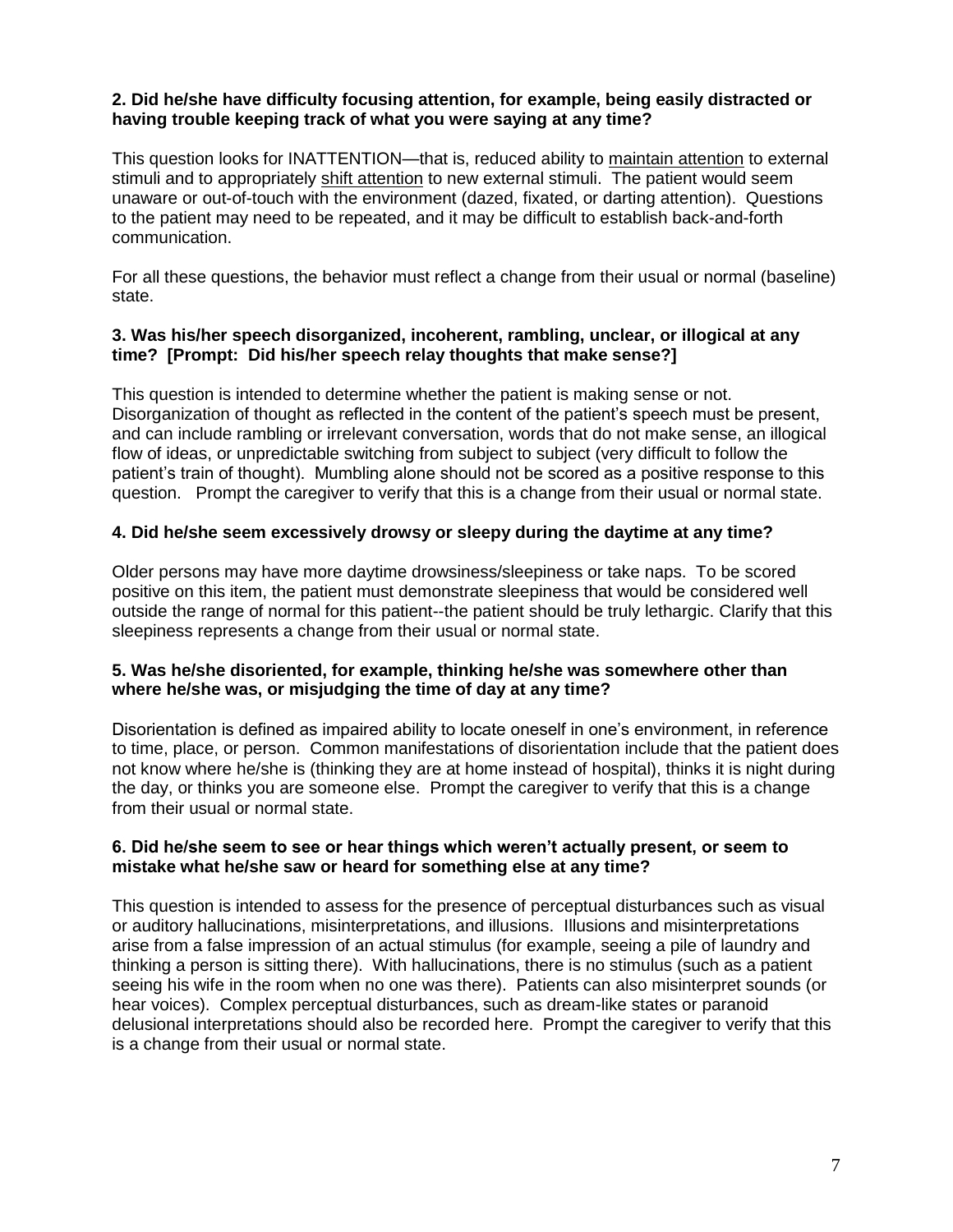### **7. Did he/she behave inappropriately, such as wandering, yelling out, or being combative or agitated at any time?**

This question is intended to assess behavior that would be considered socially inappropriate, indicating confusion or loss of inhibition. These should be behaviors that would not be considered normal or usual for this patient. Keep in mind that older persons can demonstrate odd or eccentric behavior at times, and the observed behavior should be beyond the spectrum of what would be considered normal in older adults. Some examples would include loud yelling or swearing; combative or violent behavior; wandering or getting lost; inappropriate sexual behavior; urinating in trash cans; loss of usual modesty (disrobing in public); etc.

### **8. Please tell me more about the changes you noticed.**

Ask the informant to tell more about the change he/she notices and write the answers in the space provided. Record in a precise and detailed manner. Include direct quotes, notes about fluctuating course (if the patient had periods of lucidity before becoming confused again), and specific behaviors. This question should elaborate and expand on any 'yes' answers in questions 2-7, not simply reiterate the 'yes' answer.

If a respondent answers yes to any of the questions 2-7, go to question 9.

### **9. Were these problems present all the time, or did they come and go from day to day?**

Probe about times when behaviors of symptoms are better or worse, or are they consistently present?

### **10. When did the worsening first begin? Would you say it began:**

Ask the informant to identify the earliest onset of symptoms. Circle the timeframe indicated by the informant.

### **11. Overall, have these changes been getting better, worse, or staying about the same?**

The purpose of this question is to ask the informant about the clinical course. Realizing that symptoms may fluctuate, ask informant whether the patient has been MOSTLY getting better, worse, or staying about the same. If uncertain, please write down notes verbatim.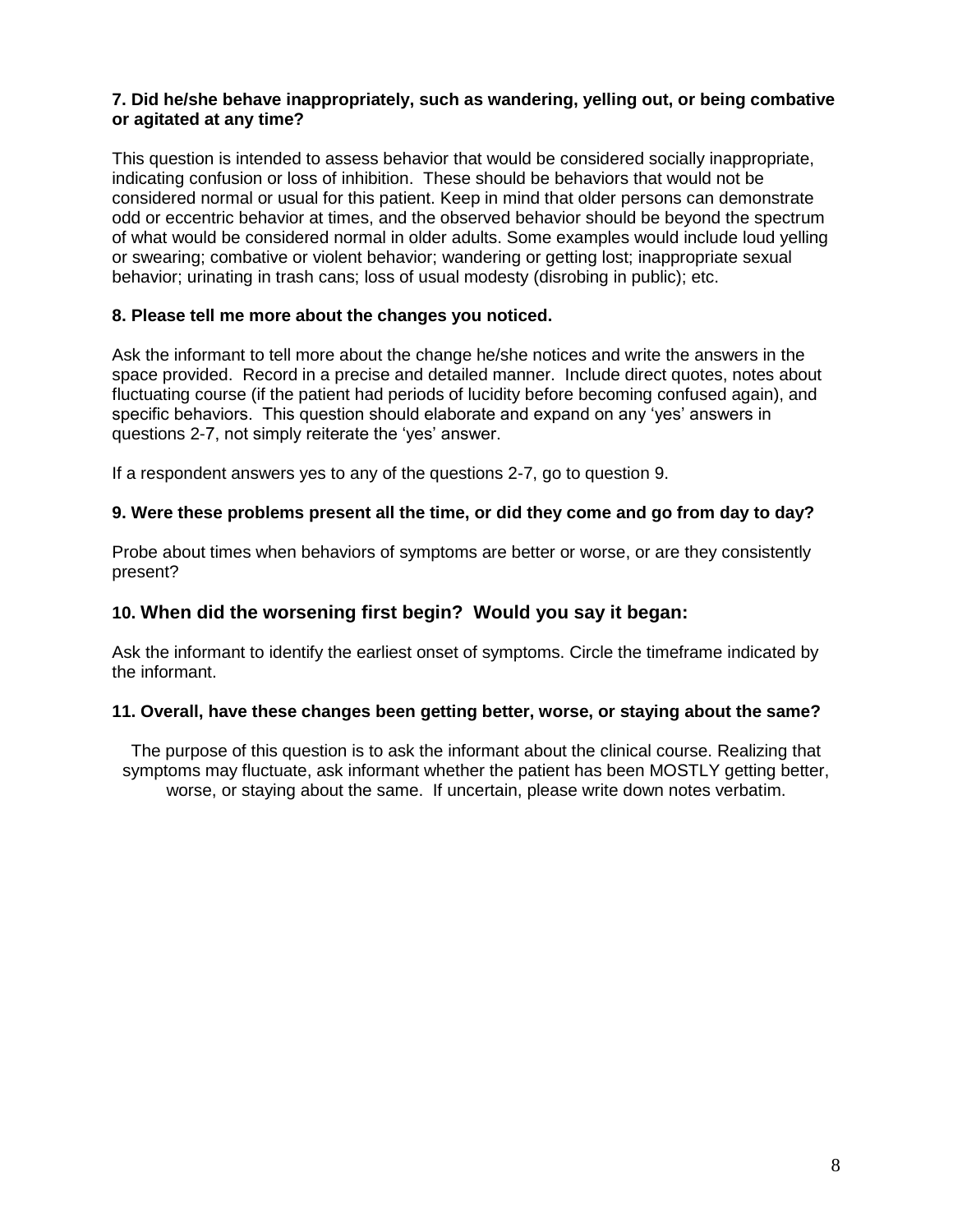# **Scoring the FAM-CAM**

It is important to remember that the FAM-CAM is intended only to assist with screening and is *not intended to provide a clinical diagnosis. If a positive score is suggested on the FAM-CAM, further evaluation with cognitive testing of the patient is necessary.*

The FAM-CAM is considered positive if the following features are present: a) acute onset or fluctuating course and b) inattention and c) either disorganized thinking or altered consciousness. Several of the questions may help to identify whether these features are present, as outlined below.

| <b>Question #</b>             | <b>Positive Answer</b> |
|-------------------------------|------------------------|
| Question 1,10                 | Yes, <4 weeks ago      |
| Question 9                    | "Come and go"          |
|                               |                        |
| Question 2                    | Yes                    |
|                               |                        |
| Question 3,5,6 (7 supportive) | Yes                    |
| Question 4                    | Yes                    |
|                               |                        |

Scoring Algorithm: Check the box if the respondent's answer is as indicated. Delirium is suggested if there is **at least one check in each of the 3 columns.**



© Copyright 1988, 2011. Hospital Elder Life Program. Not to be reproduced without permission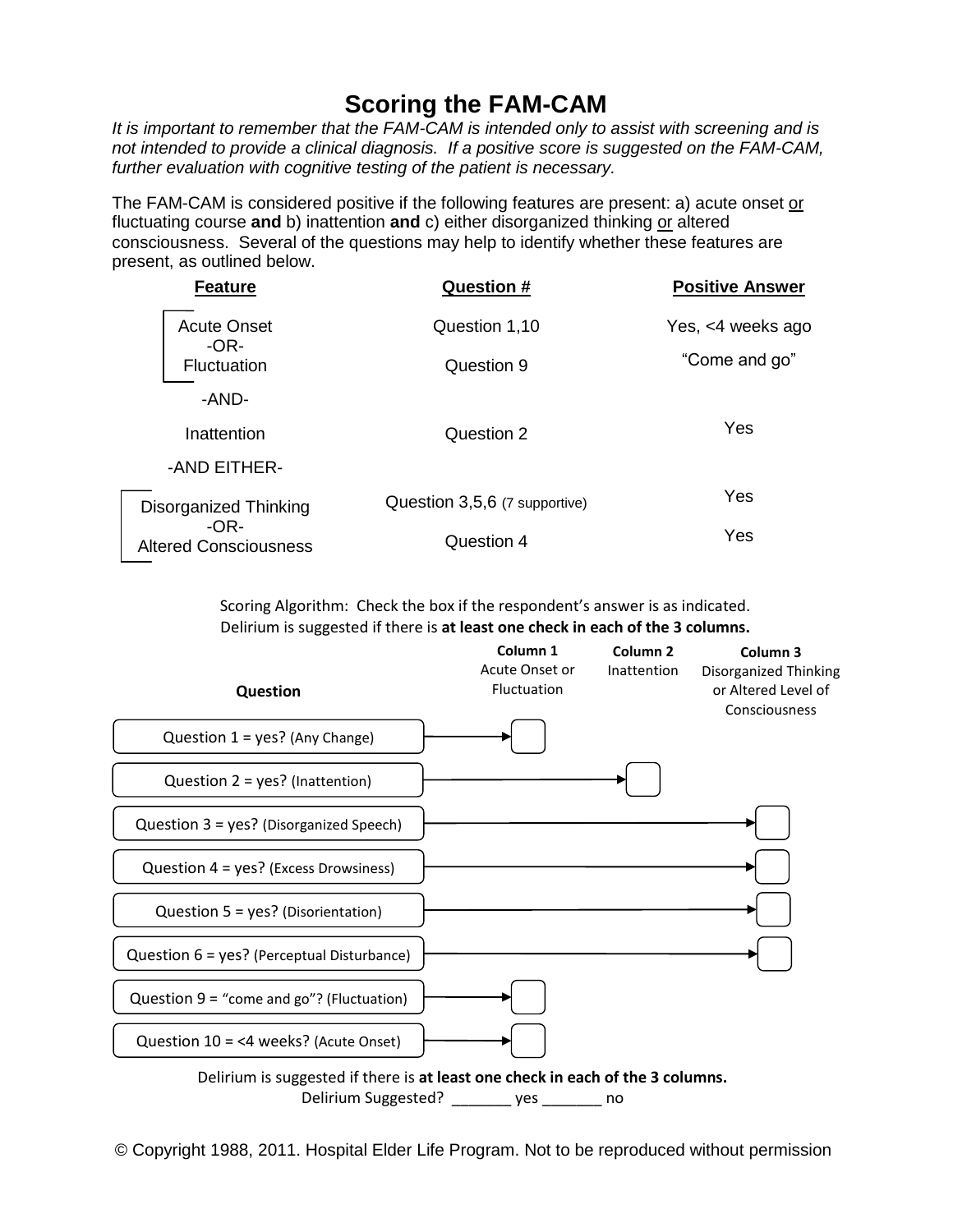# **Recommended Training Procedure & Instructions for Caregivers Participating in Research Studies**

For some research studies, it may be necessary for family caregivers to complete the FAM-CAM on a daily or repeated basis. Instructions for training caregivers and a caregiver-friendly worksheet are provided below.

- 1. Provide general education on delirium and its significance.
- 2. Explain that family caregiver input is valuable as they know the subtle nuances of the patient better than most others.
- 3. Explain that although family caregiver input is valuable, diagnosis of delirium will not be determined based solely on their answers to these questions. The purpose of soliciting their input is to attempt to recognize the development of delirium as early as possible, and to bring the patient to medical attention when appropriate.
- 4. Review each question and answer their questions to prepare the family caregivers to answer the questions independently.
- 5. Encourage use of the text box to describe observed changes and/or to elaborate on observations that they are not sure are relevant to report or not.
- 6. After initial training, have paired observations with family caregivers and expert trainers to make sure the family caregivers understand how to score the instrument. Reinstruct the caregiver for any discrepancies observed.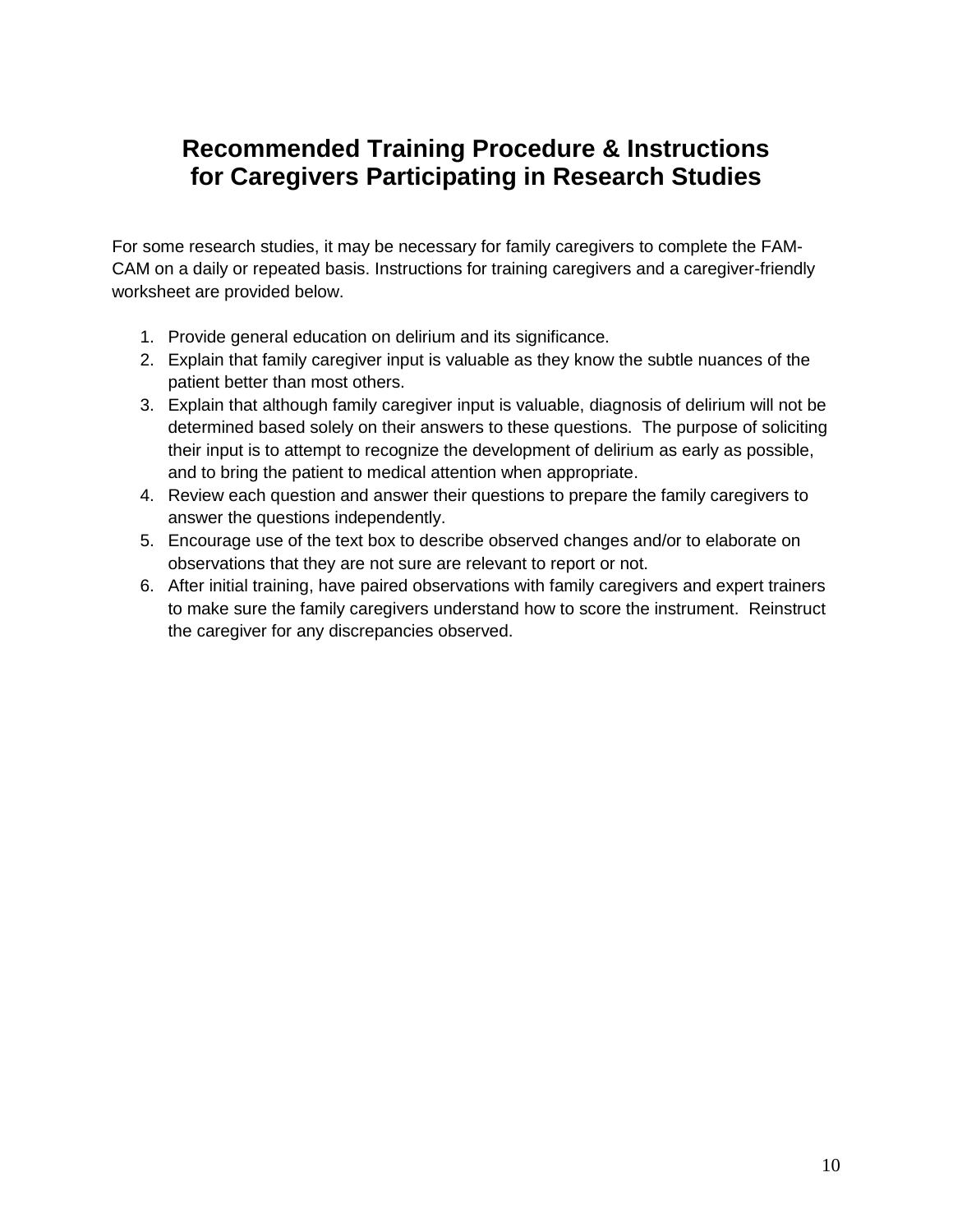# **Family Confusion Assessment Method**

# **FAM-CAM**

### **For Caregivers**

Thank you for participating in this research study. Please fill out the following questionnaire regarding your friend or relative's thinking and concentration. Think about his or her behavior in the past few days and circle the answer to each question.

| <b>Caregiver's Name:</b>                                                                                                                                                                                                                                                                         | Date: |           |               |  |
|--------------------------------------------------------------------------------------------------------------------------------------------------------------------------------------------------------------------------------------------------------------------------------------------------|-------|-----------|---------------|--|
| <b>Patient's name:</b>                                                                                                                                                                                                                                                                           | Time: |           |               |  |
| Circle the answer to each question                                                                                                                                                                                                                                                               |       |           |               |  |
| 1. During the past few days, have you noticed<br>any changes in your friend or relative's<br>thinking or concentration, such as being less<br>attentive, appearing confused or disoriented<br>(not knowing where he/she was), behaving<br>inappropriately, or being extremely sleepy<br>all day? | Yes   | <b>No</b> | Don't<br>Know |  |
| 2. Did he/she have difficulty focusing attention,<br>for example, being easily distracted or<br>having trouble keeping track of what you<br>were saying at any time?                                                                                                                             | Yes   | <b>No</b> | Don't<br>Know |  |
| 3. Was his/her speech disorganized,<br>incoherent, rambling, unclear, or illogical at<br>any time?                                                                                                                                                                                               | Yes   | <b>No</b> | Don't<br>Know |  |
| 4. Did he/she seem excessively drowsy or<br>sleepy during the daytime at any time?                                                                                                                                                                                                               | Yes   | <b>No</b> | Don't<br>Know |  |
| 5. Was he/she disoriented, for example,<br>thinking he/she was somewhere other than<br>where he/she was, or misjudging the time of<br>day at any time?                                                                                                                                           | Yes   | <b>No</b> | Don't<br>Know |  |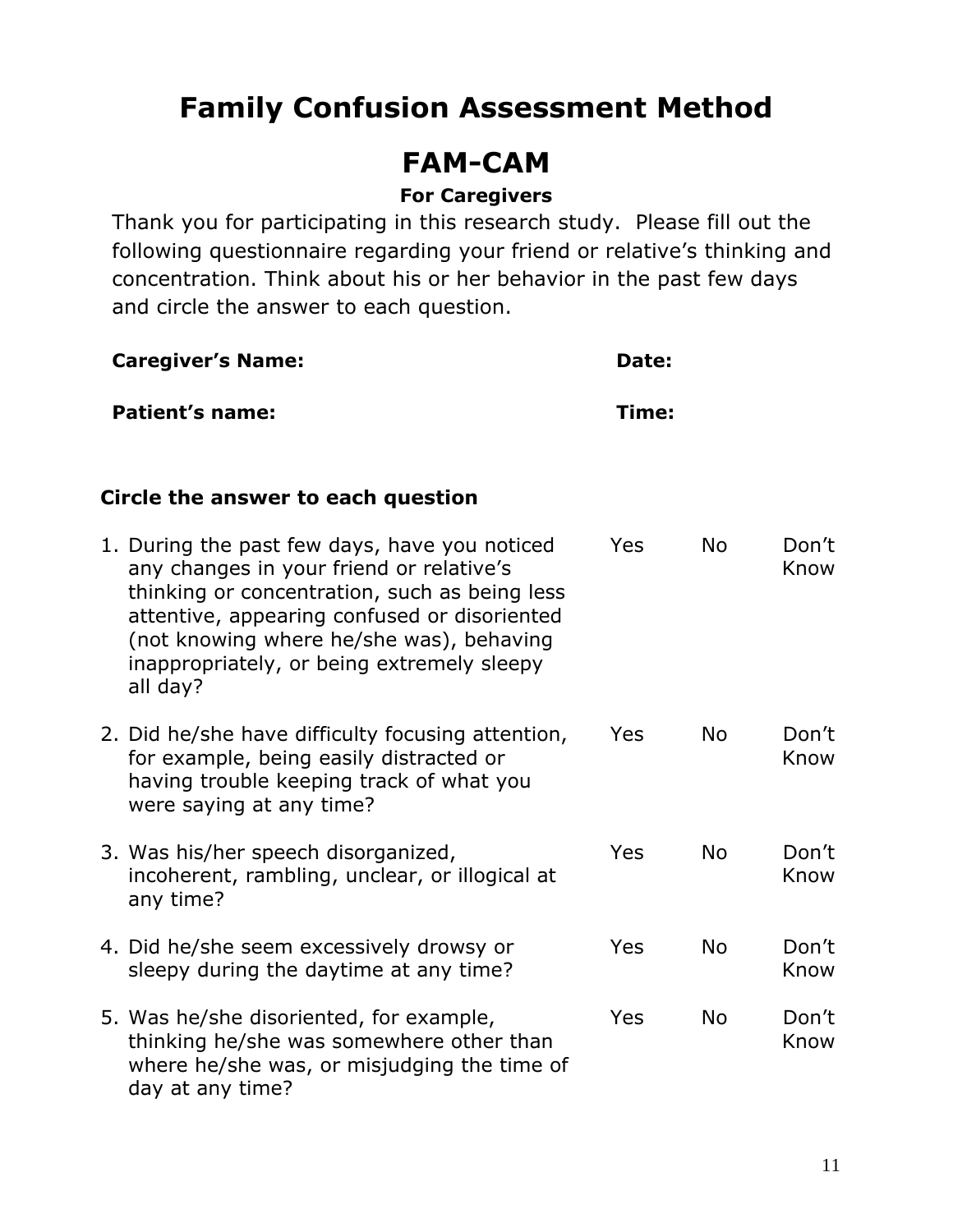|  | 6. Did he/she seem to see or hear things which<br>weren't actually present, or seem to mistake<br>what he/she saw or heard for something else<br>at any time? |                           | Yes                       | <b>No</b>             | Don't<br>Know |  |  |
|--|---------------------------------------------------------------------------------------------------------------------------------------------------------------|---------------------------|---------------------------|-----------------------|---------------|--|--|
|  | 7. Did he/she behave inappropriately, such as<br>wandering, yelling out, or being combative<br>or agitated at any time?                                       |                           | Yes                       | <b>No</b>             | Don't<br>Know |  |  |
|  | 8. Please tell us more about the changes you noticed in any of the<br>behaviors from questions 1-7 above:<br>Please write down as much detail as possible     |                           |                           |                       |               |  |  |
|  |                                                                                                                                                               |                           |                           |                       |               |  |  |
|  |                                                                                                                                                               |                           |                           |                       |               |  |  |
|  |                                                                                                                                                               |                           |                           |                       |               |  |  |
|  |                                                                                                                                                               |                           |                           |                       |               |  |  |
|  |                                                                                                                                                               |                           |                           |                       |               |  |  |
|  | 9. Were these changes (questions 1-7)<br>present all the time, or did they come<br>and go from day to day?                                                    | All the<br>time           |                           | Come<br>and go        | Don't<br>know |  |  |
|  | 10. When did these changes first begin?<br>Would you say they began:                                                                                          | Within the last week      |                           |                       |               |  |  |
|  |                                                                                                                                                               | Between 1 and 2 weeks ago |                           |                       |               |  |  |
|  |                                                                                                                                                               |                           | Between 2 and 4 weeks ago |                       |               |  |  |
|  |                                                                                                                                                               |                           |                           | More than 4 weeks ago |               |  |  |
|  | 11. Overall, have these changes been<br>getting better, worse, or staying about<br>the same?                                                                  | <b>Better</b>             | Worse                     | About<br>the<br>Same  | Don't<br>Know |  |  |

Copyright © 1988, 2011 Hospital Elder Life Program. Not to be reproduced without permission.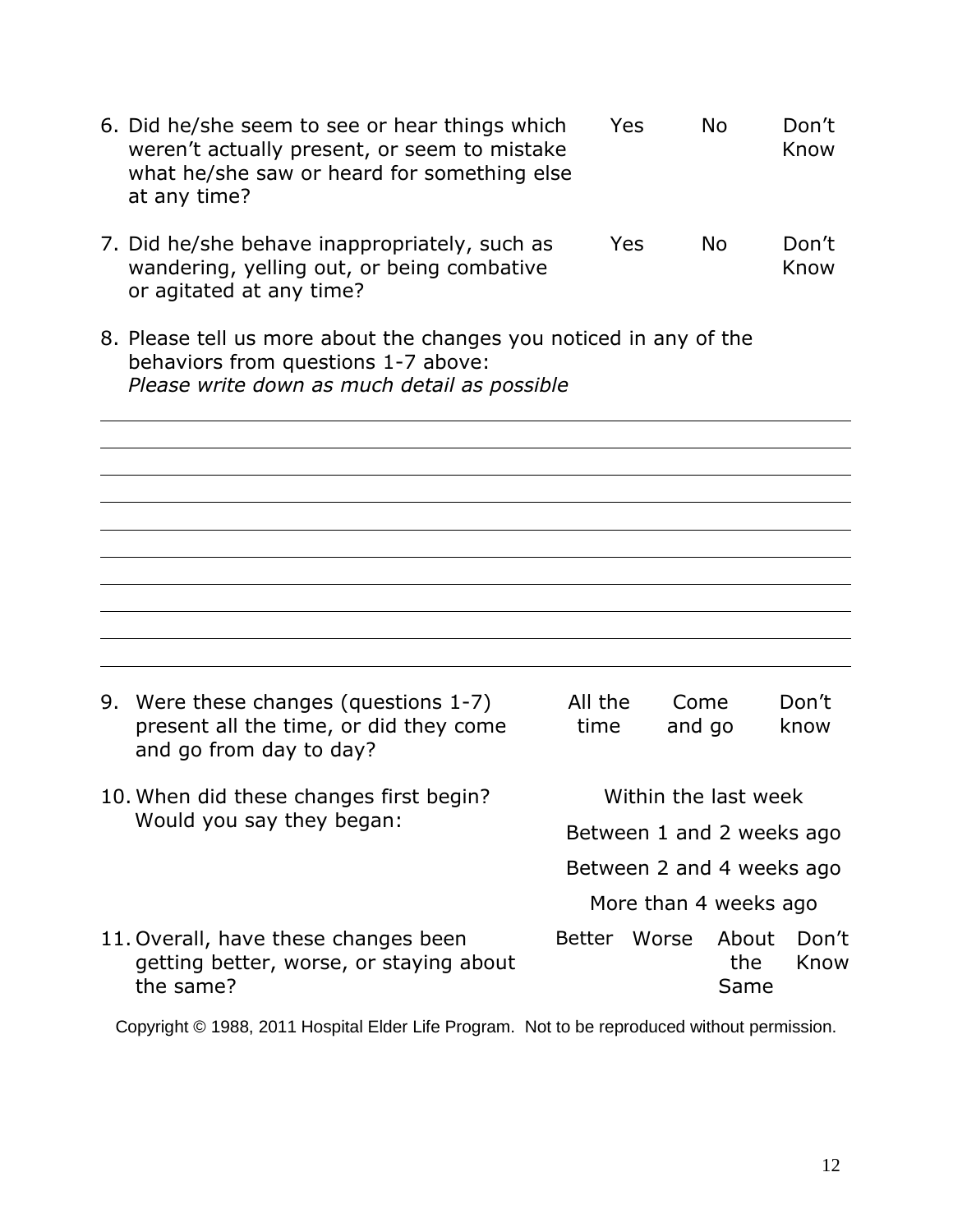### **Training Instructions for Caregivers**

If you are not sure of how to answer the questions, please refer to this sheet for guidance.

### **Question 1**

**During the past few days, have you noticed any changes in your friend or relative's thinking or concentration, such as being less attentive, appearing confused or disoriented (not knowing where he/she was), behaving inappropriately, or being extremely sleepy all day?**

- This question is asking about a new change in behavior. Is your friend or relative confused? Do they not know what time of day it is? Have they started acting out or fighting? Are they sleeping during the day when they did not do that before?
- An example would be if your friend or relative suddenly does not make sense at times when talking to you.
- Answer 'yes' if you have seen these changes mainly in the past few hours to days. These problems should be NEW (within the past few days). If they have been problems for many months, answer NO.

### **Question 2**

### **2. Did he/she have difficulty focusing attention, for example, being easily distracted or having trouble keeping track of what you were saying at any time?**

- The answer to this question is 'YES' if your friend or relative cannot pay attention to you. Is he or she out of touch with the environment?
- An example of this would be needing to repeat questions several times.
- Again, these problems should be NEW behavior.

### **Question 3**

### **3. Was his/her speech disorganized, incoherent, rambling, unclear, or illogical at any time?**

- Answer this question with a 'YES' if your friend or relative's thoughts are confused and hard to follow. This might include rambling or unrelated speech, words that do not make sense, illogical ideas, and unpredictable switching from subject to subject. It might be very difficult to follow his or her thoughts.
- For example, you ask your friend or relative if they need help with eating, and the response is: "Let's go get the sailor suits!"
- Again, this behavior must be NEW for the answer to be 'yes'.
- The answer would be NO if the unclear speech is due to mumbling or a physical problem.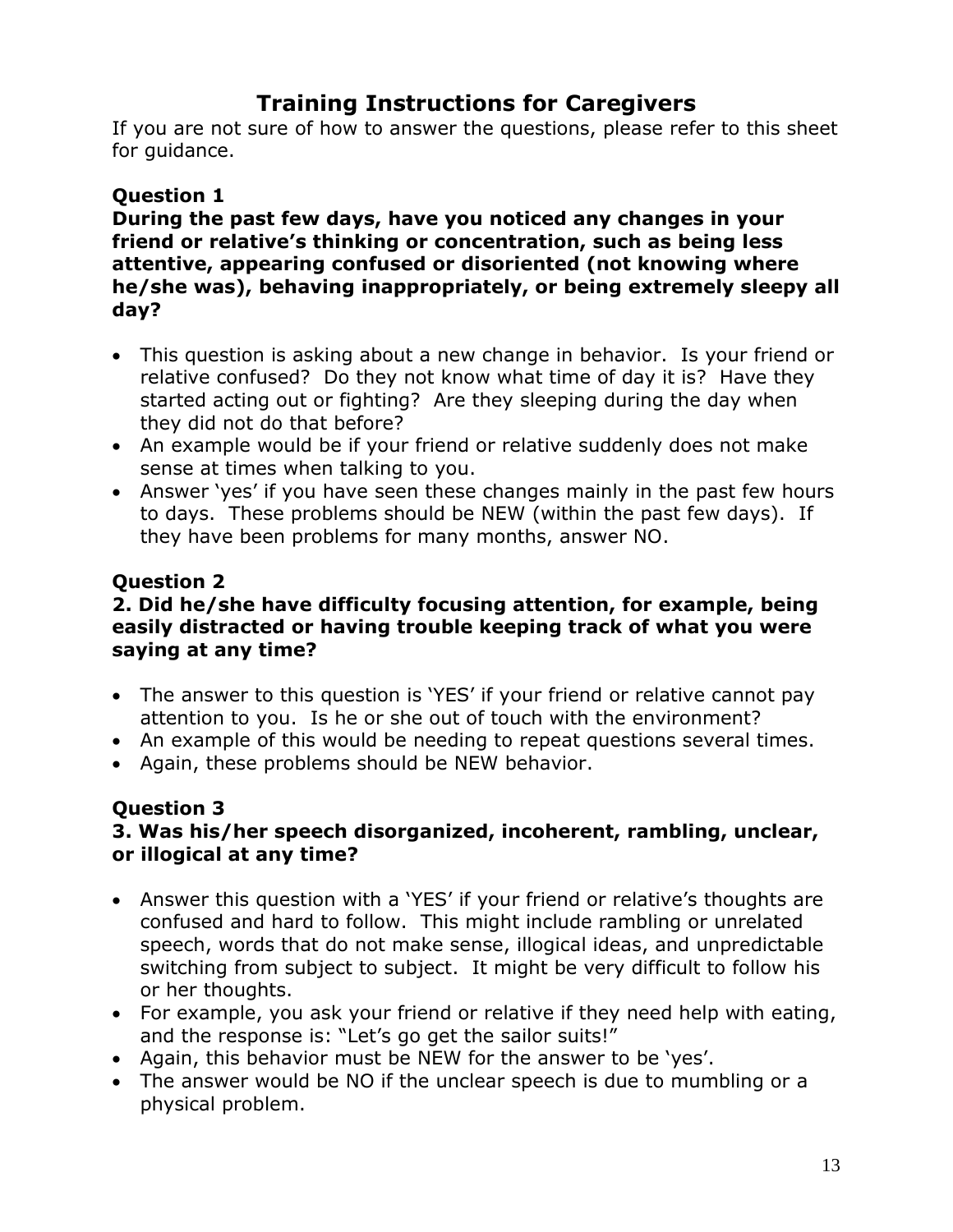### **Question 4**

### **4. Did he/she seem** *excessively* **drowsy or sleepy during the daytime at any time?**

- Many older people are sleepy in the daytime. This question should only be answered 'yes' if this sleepiness is excessive or too much for your friend or relative. This question asks if there has been a new change.
- If it is normal for your friend or relative to sleep during the daytime, then answer NO.

### **Question 5**

### **5. Was he/she disoriented, for example, thinking he/she was somewhere other than where he/she was, or misjudging the time of day at any time?**

- Disorientation means being confused about times, places, and people.
- An example of being confused about time is if they think it is day when it is night.
- An example of being confused about places is if they think they are in a hospital when they are really at home.
- An example of being confused about people would be seeing their sister and thinking she is their mother.

### **Question 6**

### **6. Did he/she seem to see or hear things which weren't actually present, or seem to mistake what he/she saw or heard for something else at any time?**

- This question asks about making mistakes about what you see and hear. You should answer yes if your friend or relative sees or hears things that are not there, or makes mistakes about what they see or hear.
- For example, if someone sees a pile of laundry and thinks it is a person. Another example could be hearing church bells ringing when there is no sound or hearing voices when no one is there.

### **Question 7**

### **7. Did he/she behave inappropriately, such as wandering, yelling out, or being combative or agitated at any time?**

- This question asks about behavior that breaks normal rules.
- Only answer 'YES' if there are new behaviors. Behaviors that started a long time ago do not count.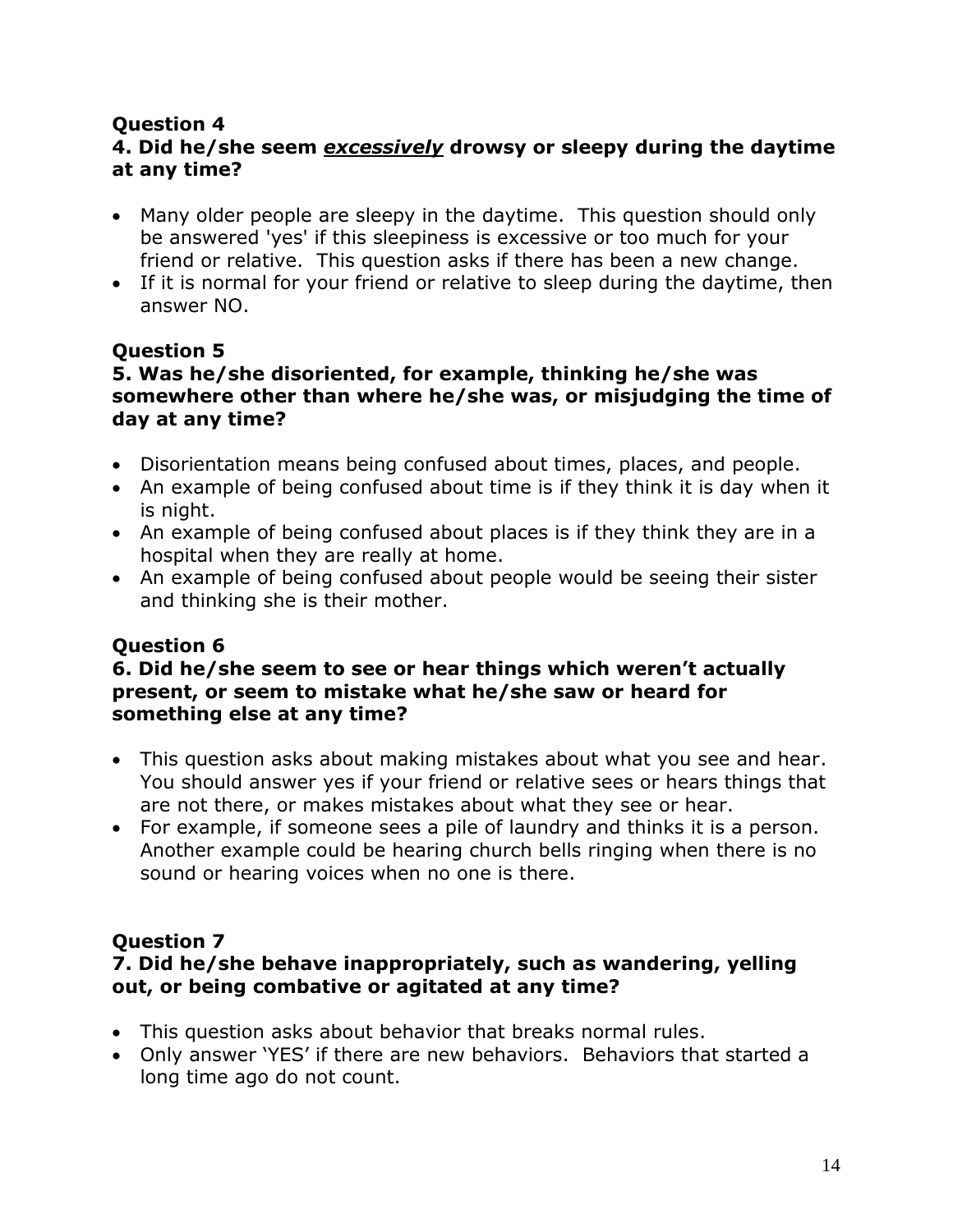• Some examples include loud yelling, swearing, or violent behavior. Other examples include wandering and getting lost, inappropriate sexual behavior, urinating in trash cans, and taking clothes off in public.

### **Question 8 8. Please tell me more about the changes you noticed in Questions 1-7.**

- Please describe any changes you noticed. Be specific. For example, if your friend or relative thought that spiders were crawling on the ceiling when they were not, write down "thought spiders were crawling on the ceiling", not just "saw things that were not there".
- Be sure to include changes you have noticed; many people will be better for short periods of time but get worse again. These changes are important to note.

### **Question 9.**

### **9. Were these changes (from Questions 1-7) present all the time, or did they come and go from day to day?**

For any behaviors reported in Questions 1-7, are they present all the time? Or are they worse at some days and times?

### **Question 10 10. When did these changes first begin? Would you say they began:**

What is the earliest time you first noticed the new behaviors?

### **Question 11 11. Overall, have these changes been getting better, worse, or staying about the same?**

Many of these behaviors may change over time. For this question, answer whether or not your friend or relative has been MOSTLY getting better, worse, or staying about the same.